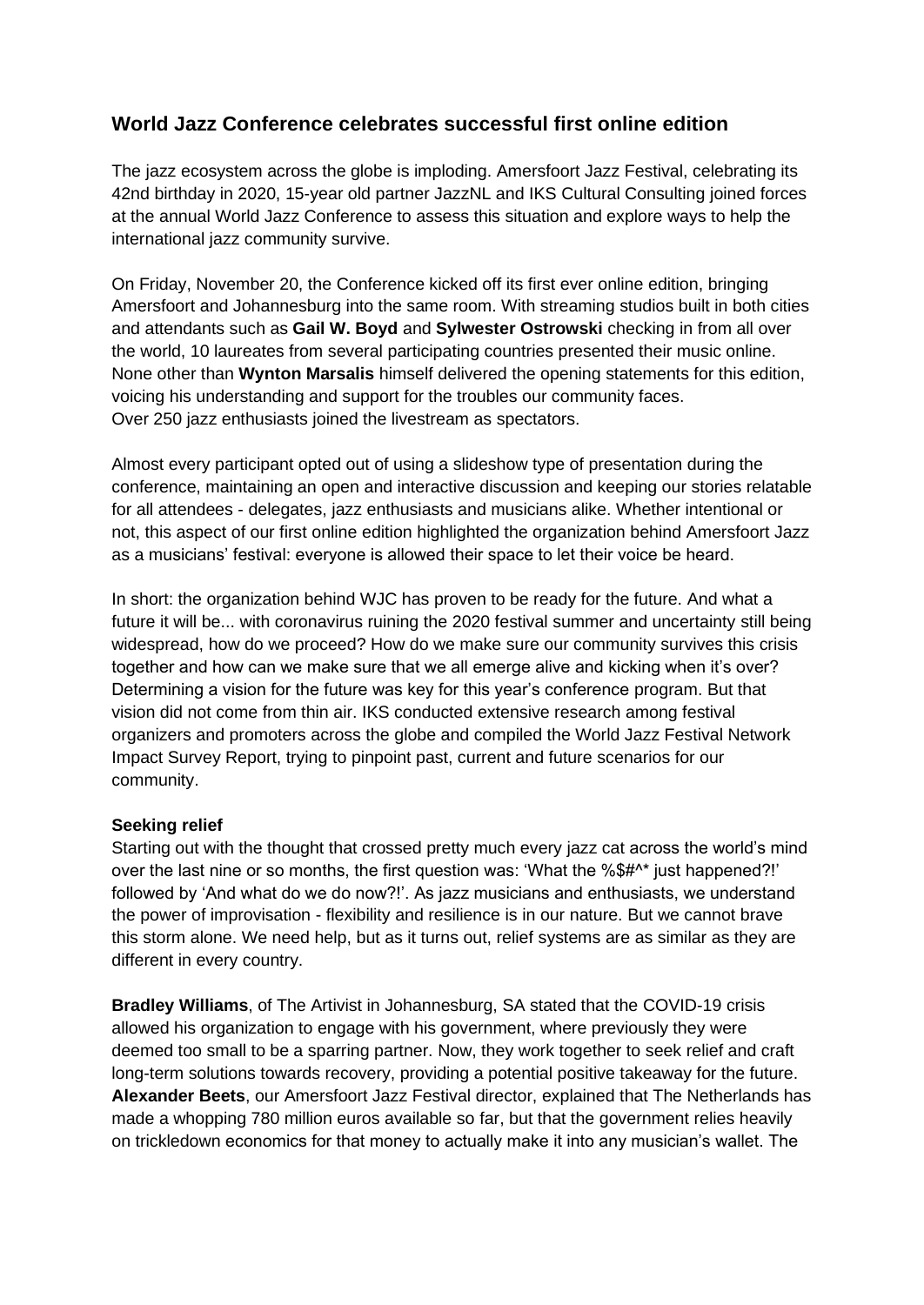result of this approach is that only a very small percentage of that sum actually helps to make a difference in any musician's life.

Delegates from Australia and Thailand, for example, said that relief systems in their respective countries are still very much a work in progress. While the efforts of any government to protect their cultural sector is of course commendable, that provides for a very uncertain situation for musicians. In the US and India, most support comes from private and corporate sectors.

## **Taking matters into your own hands**

Jazz musicians are generally not the type to wait around for something to happen. Why wait for someone to light your fire when you can initiate combustion? That attitude is very much alive among our delegates as well. Dutch saxophonist and educator **Ben van den Dungen** gathered a team around himself and presented the National Podium Plan, allowing Dutch jazz and world musicians to apply for funding when they have otherwise been deemed ineligible.

He has an enthusiastic ally in **Anita Verheggen** of Kunstenbond and Sena Performing Arts Fund, who is rallying with 42 organizations in the Dutch creative sector to advocate change and political support. "Everyone in the industry was always busy fighting for their own cause. Now, whether you're a sculptor or a jazz musician, you're on the same team, because we all need the same thing," she explains.

In India, **Mahesh Babu** of Banyan Tree managed to raise a substantial sum through crowdfunding, supporting 1000 families across the country. "We have shown the importance of a common cause," he explains. "We do not have a political support system for artists in India, but we have looked for and found ways to survive this together."

# **New skills and technologies**

To keep our industry afloat, both musicians and promoters have embraced technology to keep bringing music to their audiences. Every event professional has had to face the music and learn how to stream while venues were forced to close. Research by **Jazzfuel**, which was presented to delegates on the Friday of the conference, has shown that 49% of jazz musicians across the globe has done at least one live streaming gig and 37% was confident they would continue to do them after corona had left the building. Many survey participants also expressed that these strange times gave them the chance to up their admin- and funding application skills, which will hopefully provide them with new opportunities in the future.

The main issue with these online performances, of course, is monetizing them. "I really regret offering access to live streamed concerts for free," **Paul Pace**, of the famous London jazz club Ronnie Scott's sighs. "In a time where streaming music via Spotify is already the norm, we accidentally made it even harder for people to want to pay for music." At the same time, online performances have allowed for new ways of working together between artists and venues. **Raynel Frazier** of Lincoln Center in the US, for example, explained: "We have actively looked for ways to promote talent and raise awareness of live stream events. Hoping, of course, that this extra engagement would lead to higher donations for artists."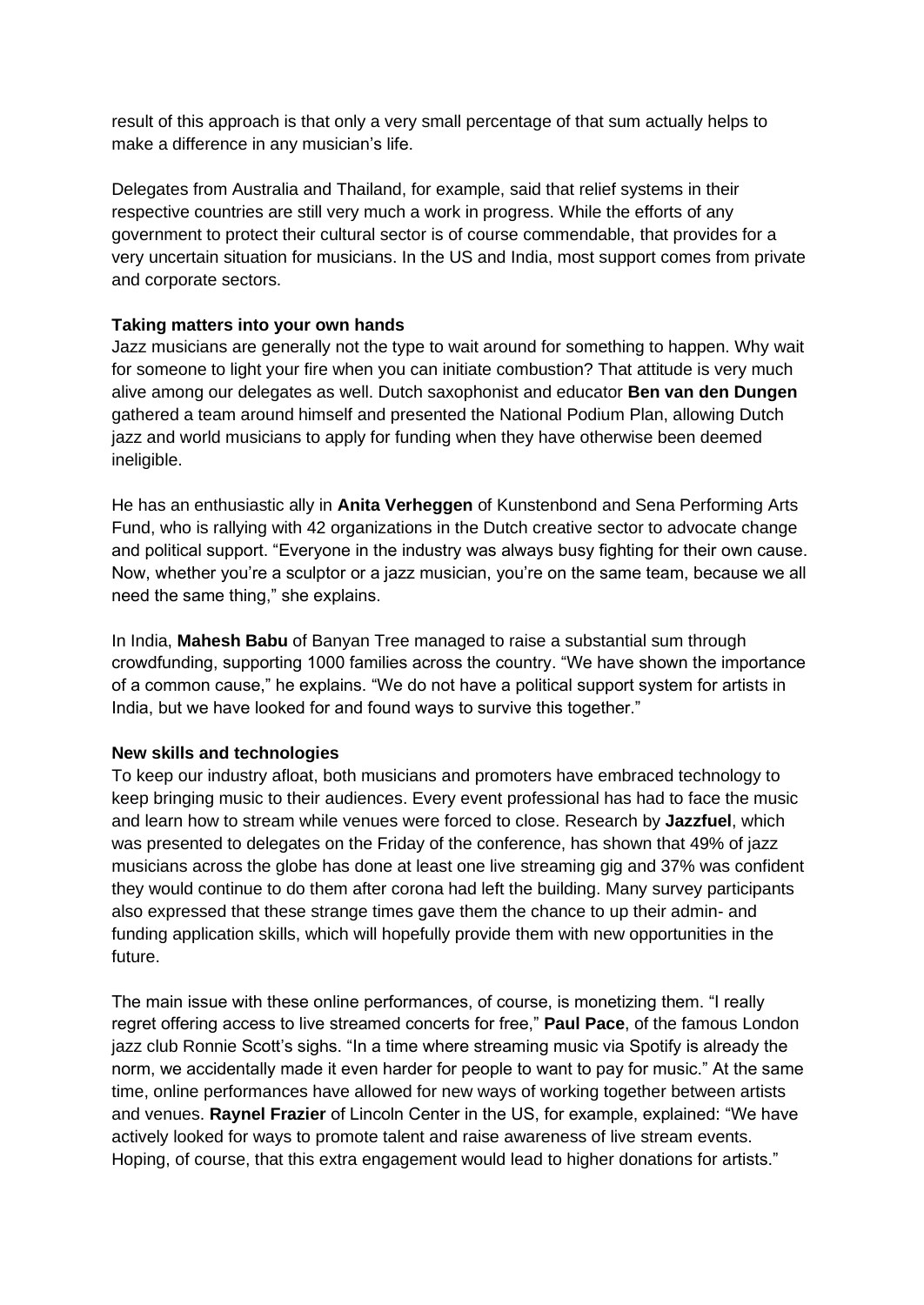Lincoln Center colleague and Dizzy artistic director Georgina Javor weighed in about her experiences with streaming and revenue as well. "We offered Pay What You Wish tickets with a suggested price of 10\$. Of course we were worried about whether we would find an audience that would pay for what we had to offer," she starts. Javor and her team turned that worry around and made sure that what they had to offer was a great online experience that exceeded the expectation of 'just another live stream'. "We really approached it like we were making a movie, like a unique experience. And 200 to 500 people tuned in each time, and there is a donate button and a payment link on every single piece of content we share, so we did acquire some revenue."

Of course, live stream events are not the end-all-be-all to the challenges we face. But it can be a part of the solution. In their closing statements on Saturday, November 21, **Alexander Beets** and **Andre Le Roux** stressed the importance of crafting an industry wide master plan to tackle our common issues in the future. "Musicians have power," as Alexander Beets rightfully stated, "More so than they think. We need to raise budgets for social and cultural funds and we have to pressure whoever necessary to achieve that." Over the course of only two days, we managed to connect professionals and musicians across the globe in a spirit of improvisation, resilience and reciprocity. We connected over a very real conversation about our common future, painting a realistic picture of our current situation, and provided a valid and comprehensible starting point to build towards a realistic and optimistic future together.

### **Taking action and responsibility**

Connecting to other professionals and jazz enthusiasts from all over the world, albeit online, was invaluable to many of us. "This conference gives me access to what is happening elsewhere in the world, and we need to learn from that," **Billy Domingo** of Cape Town International Jazz Festival said. "I think South Africa is going to come out ahead of the game. We will be able to survive." Domingo leads by example as one of the most influential world jazz promoters on the African continent and told us about how his organization stays resilient. "We put people before profit. When we realized we had to move the festival, we decided not to cancel, but to postpone instead. We very clearly communicated this to our audience and artists and made sure we paid them all at least 50% of their agreed fees. In total, we came up with 53 events to keep our festival current, making use of our 21 years of experience. We stay hopeful."

Beautiful, inspiring words - so how do we act upon these insights? "Are we just complaining, or are we actually addressing politicians? And the media? In Poland, for example, musicians are getting more TV airtime now. Jazz isn't for free. It's a profession," **Alexander Beets** explained in conclusion. "So what if we build our own platform, collaborate and make the system smarter?" The Amersfoort Jazz director emphasized the need for jazz musicians across the world to acknowledge their value. "We have to capitalize the value we create within society. If we do everything for free, you get shitty quality streams. Pay more and get more, that's how it works in the end." So on the one hand, as he points out, we have to rethink our business model and shift towards a hybrid type of events where we perform live in front of an audience whilst also serving international viewers from the comfort of their homes. On the other, we shouldn't be afraid to actively seek support: "Perhaps, we have to make it sexier for bigger corporations to invest in us. We have to make key players and stakeholders understand what we stand for. We expect them to take action, and we will continue to encourage and pressure and challenge them to do so."